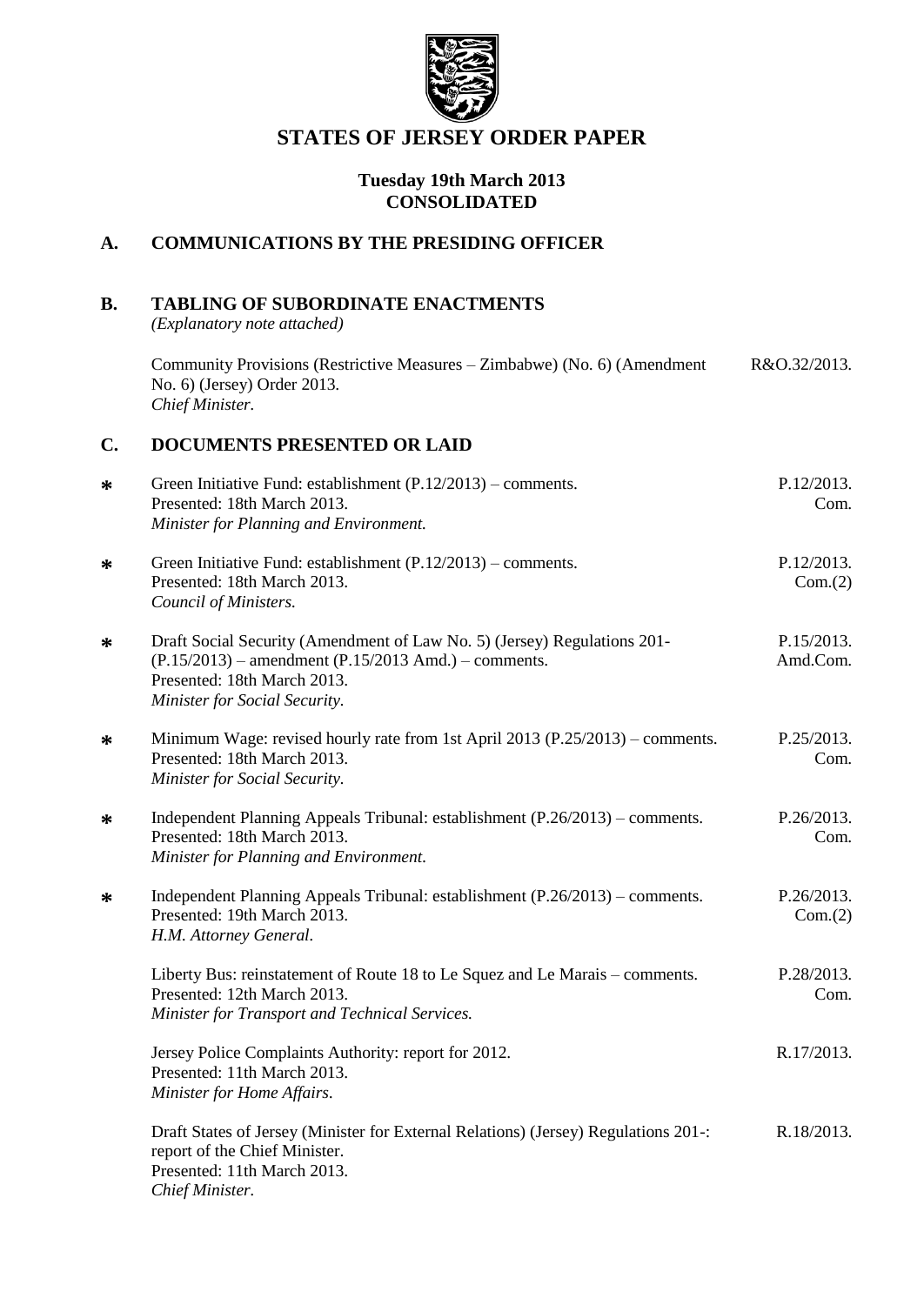

|    | States of Jersey Law 2005: delegation of functions - probationary period of police<br>constables.<br>Presented: 12th March 2013.                                                                                                                                                                                      | R.19/2013.              |
|----|-----------------------------------------------------------------------------------------------------------------------------------------------------------------------------------------------------------------------------------------------------------------------------------------------------------------------|-------------------------|
|    | Minister for Home Affairs.<br>Jersey Electricity Report and Accounts 2012: Sustainability for life, growth and                                                                                                                                                                                                        | R.20/2013.              |
|    | prosperity.<br>Presented: 13th March 2013.<br>Minister for Treasury and Resources.                                                                                                                                                                                                                                    |                         |
|    | Affordable Housing Gateway: Year End Performance Report at 31st December<br>2012.<br>Presented: 15th March 2013.<br>Minister for Housing.                                                                                                                                                                             | R.21/2013.              |
|    | Public Lotteries: report for 2012.<br>Presented: 15th March 2013.<br>Minister for Economic Development.                                                                                                                                                                                                               | R.22/2013.              |
| ∗  | Land Transactions under Standing Order 168(3) –<br>(a) Fields 805, 819 and 821, Le Mont Mado, St. John - lease;<br>(b) A43B and C, Albert Pier, N20 New North Quay – lease;<br>(c) La Rue des Landes, St. Peter – acquisition of new pavement.<br>Presented: 19th March 2013.<br>Minister for Treasury and Resources. | R.23/2013.              |
| ∗  | Planning appeals – can we improve the process? Green Paper March 2013.<br>Presented: 19th March 2013.<br>Minister for Planning and Environment.                                                                                                                                                                       | R.24/2013.              |
|    | Ash Disposal (S.R.20/2012): response of the Minister for Transport and Technical<br>Services.<br>Presented: 8th March 2013.<br>Minister for Transport and Technical Services.                                                                                                                                         | S.R.20/2012.<br>Res.(2) |
| D. | <b>NOTIFICATION OF LODGED PROPOSITIONS</b>                                                                                                                                                                                                                                                                            |                         |
|    | Jersey Music Service: introduction of 'user pays' charges.<br>Lodged: 8th March 2013.<br>Minister for Education, Sport and Culture.                                                                                                                                                                                   | P.36/2013.              |
| ∗  | Living Wage for Jersey: investigation.<br>Lodged: 18th March 2013.<br>Deputy G.P. Southern of St. Helier.                                                                                                                                                                                                             | P.37/2013.              |
| ∗  | Draft Wills and Successions (Amendment No. 2) (Jersey) Law 201-.<br>Lodged: 19th March 2013.<br>Chief Minister.                                                                                                                                                                                                       | P.38/2013.              |
|    |                                                                                                                                                                                                                                                                                                                       |                         |

# **E. WITHDRAWAL OF LODGED PROPOSITIONS**

**\***

**\***

**\***

**\***

# **F. APPOINTMENT OF MINISTERS, COMMITTEES AND PANELS**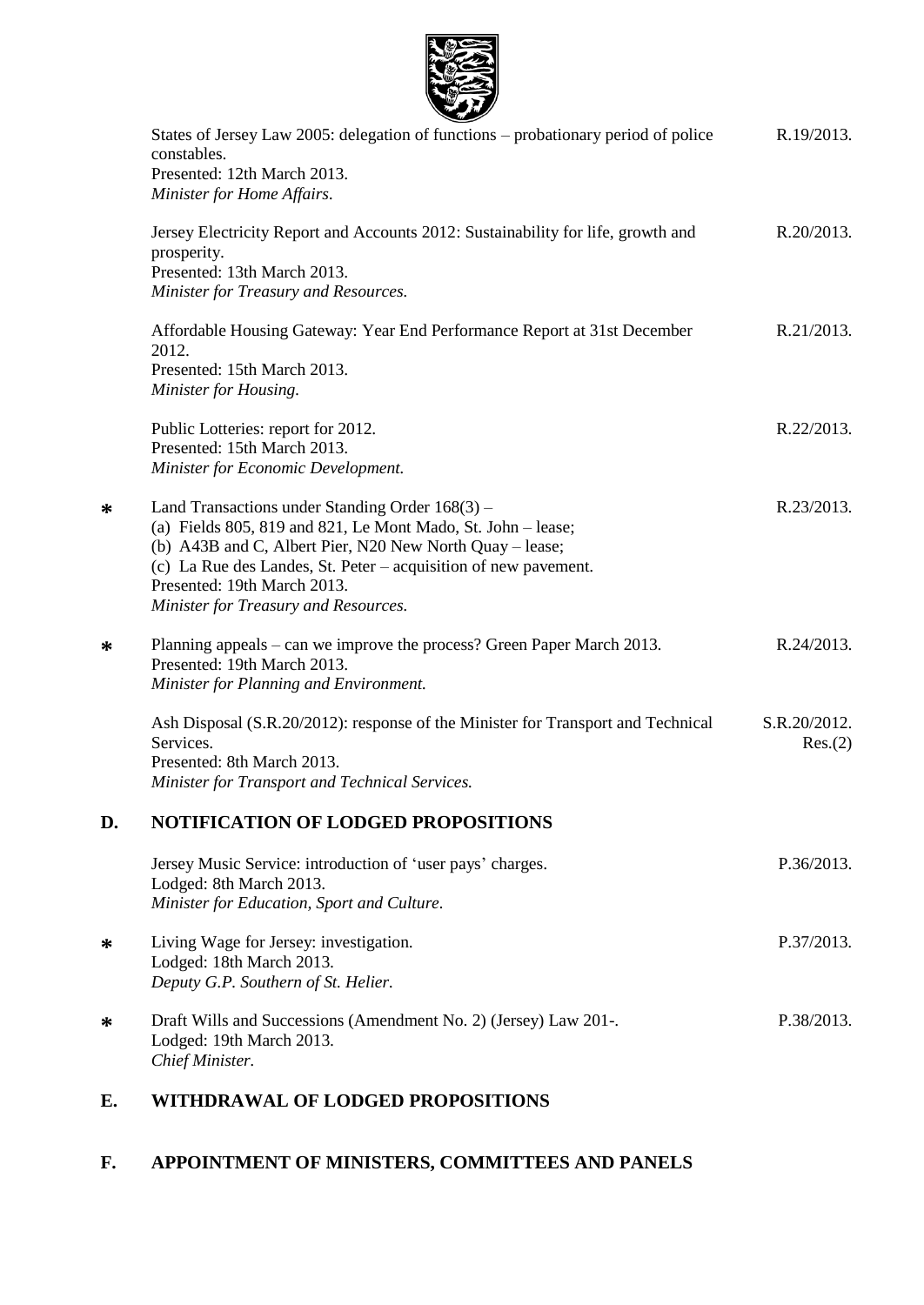

# **G. MATTERS OF PRIVILEGE**

# **H. PETITIONS**

#### **I. QUESTIONS**

#### (a) – **Written Questions**

*(attached)*

- 1. The Minister for Economic Development will table an answer to a question asked by Senator A. Breckon regarding the employment of Public Relations Consultants during 2011 and 2012.
- 2. The Minister for Housing will table an answer to a question asked by Deputy J.A. Martin of St. Helier regarding the generation of 150 two bedroom rental homes on the Summerland and Ambulance station sites.
- 3. The Minister for Treasury and Resources will table an answer to a question asked by Deputy J.A. Martin of St. Helier regarding the available budget for the development of 150 category 'A' residential units on the Summerland site.
- 4. The Chairman of the Privileges and Procedures Committee will table an answer to a question asked by the Connétable of St. Lawrence regarding the use of Members' facilities in the States building to promote any of the referendum options.
- 5. The Minister for Home Affairs will table an answer to a question asked by Deputy G.C.L. Baudains of St. Clement regarding the creation of legislation addressing 'death by careless driving'.
- 6. The Minister for Housing will table an answer to a question asked by Deputy G.P. Southern of St. Helier regarding changes to eligibility rules for States housing and rental payments.
- 7. The Minister for Social Security will table an answer to a question asked by Deputy G.P. Southern of St. Helier regarding the release to members of the Wilcox Report and other research documentation into the social impact of the Housing Transformation Programme.
- 8. The Minister for Transport and Technical Services will table an answer to a question asked by Deputy G.P Southern of St. Helier regarding the transfer of staff from Connex to CTPlus.
- 9. The Minister for Health and Social Services will table an answer to a question asked by Deputy M.R. Higgins of St. Helier regarding blood screening of residents near to the Bellozanne facility.
- 10. The Minister for Transport and Technical Services will table an answer to a question asked by Deputy M.R. Higgins of St. Helier regarding the health screening of employees at the Bellozanne facility.
- 11. The Minister for Home Affairs will table an answer to a question asked by Deputy M.R. Higgins of St. Helier regarding the processing of complaints against the States of Jersey Police.
- 12. The Chief Minister will table an answer to a question asked by Deputy M.R. Higgins of St. Helier regarding the failure of the Data Protection Commissioner to take action regarding alleged data protection breaches.
- 13. The Minister for Housing will table an answer to a question asked by Deputy G.P. Southern of St. Helier regarding the Business Case for the Housing Transformation Programme.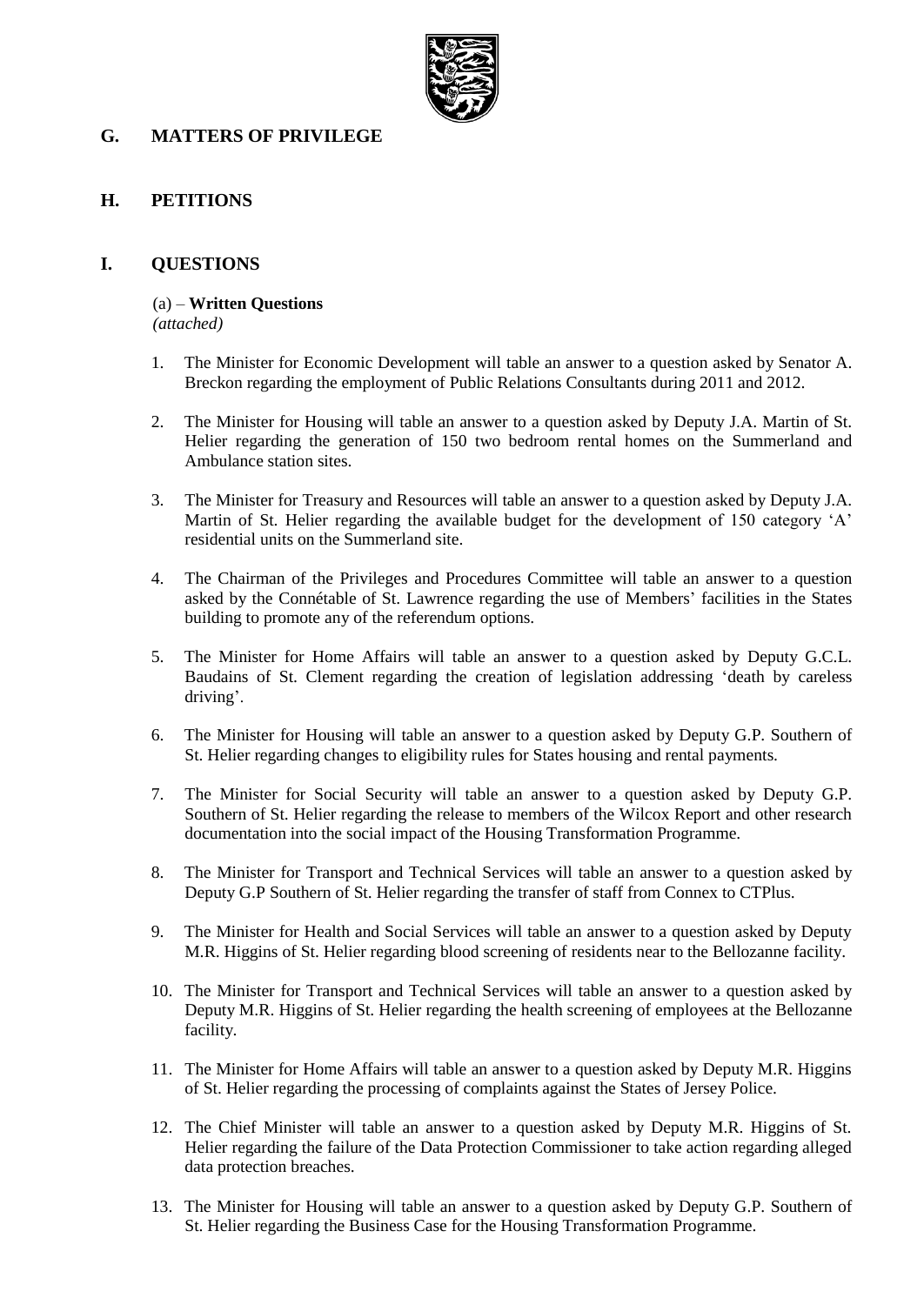

# **(b) – Oral Questions**

(120 minutes)

1. Deputy T.M. Pitman of St. Helier will ask the following question of H.M. Attorney General –

"Will H.M. Attorney General inform the Assembly what procedures are followed in the event of a vacancy in the office of Dean of Jersey and who is responsible for making any appointment to the post?"

2. Deputy R.G. Le Hérissier of St. Saviour will ask the following question of the Minister for Treasury and Resources –

"Could the Minister explain whether the grant of a loan and possible stamp duty removal for the recently initiated Parish sponsored property development in Trinity will reduce the cost of first time buyer homes, and, if so, how?"

3. Deputy G.P. Southern of St. Helier will ask the following question of the Chief Minister –

"Does the Chief Minister consider that, with only 15 apprentices aged 16 to 22, the States is doing all it can to address of unemployment amongst young people; what extent will "Advance to Work" or "Trackers" placements play a role in improving this situation and does he believe that these schemes are adequate substitutes for full apprenticeships?"

4. Deputy J.A. Martin of St. Helier will ask the following question of the Minister for Housing –

"How did the Minister determine that 'some 150 two bedroom units' could be built on the Summerland and Ambulance site, as stated in his comments on P.92/2012 ('Police Station Relocation: review of decision') and on what were these calculations based?"

5. Deputy J.H. Young of St. Brelade will ask the following question of the Minister for Planning and Environment –

"Will the Minister provide the Assembly with an explanation for his decision to call in to a Ministerial meeting on 8th March 2013 a planning application which was previously approved by the Planning Applications Panel on 24th January 2013, thereby overriding the Panel's decision?"

6. Deputy G.C.L. Baudains of St Clement will ask the following question of the Chief Minister –

"Given that three months have passed since the Chief Minister, in response to my question regarding departmental restructuring on 11th December 2012, agreed to issue a paper updating members on the issue, could he advise not only what is being done and how advanced the work is, but also who is involved in doing it?"

7. Deputy M.R. Higgins of St. Helier will ask the following question of the Minister for Transport and Technical Services –

"Will the Minister advise whether the agreement with CTPlus stated that there were to be no changes to the staff's terms and conditions for 1 year and, if so, will he confirm that this did not happen, explain why and outline the reasons why the company's compliance with this agreement was not enforced?"

8. The Deputy of St. Peter will ask the following question of the Minister for Treasury and Resources –

"Given the current economic situation and the shortage of affordable housing, would the Minister be prepared to identify further funding to acquire additional sites that could be brought forward in the next 2 years?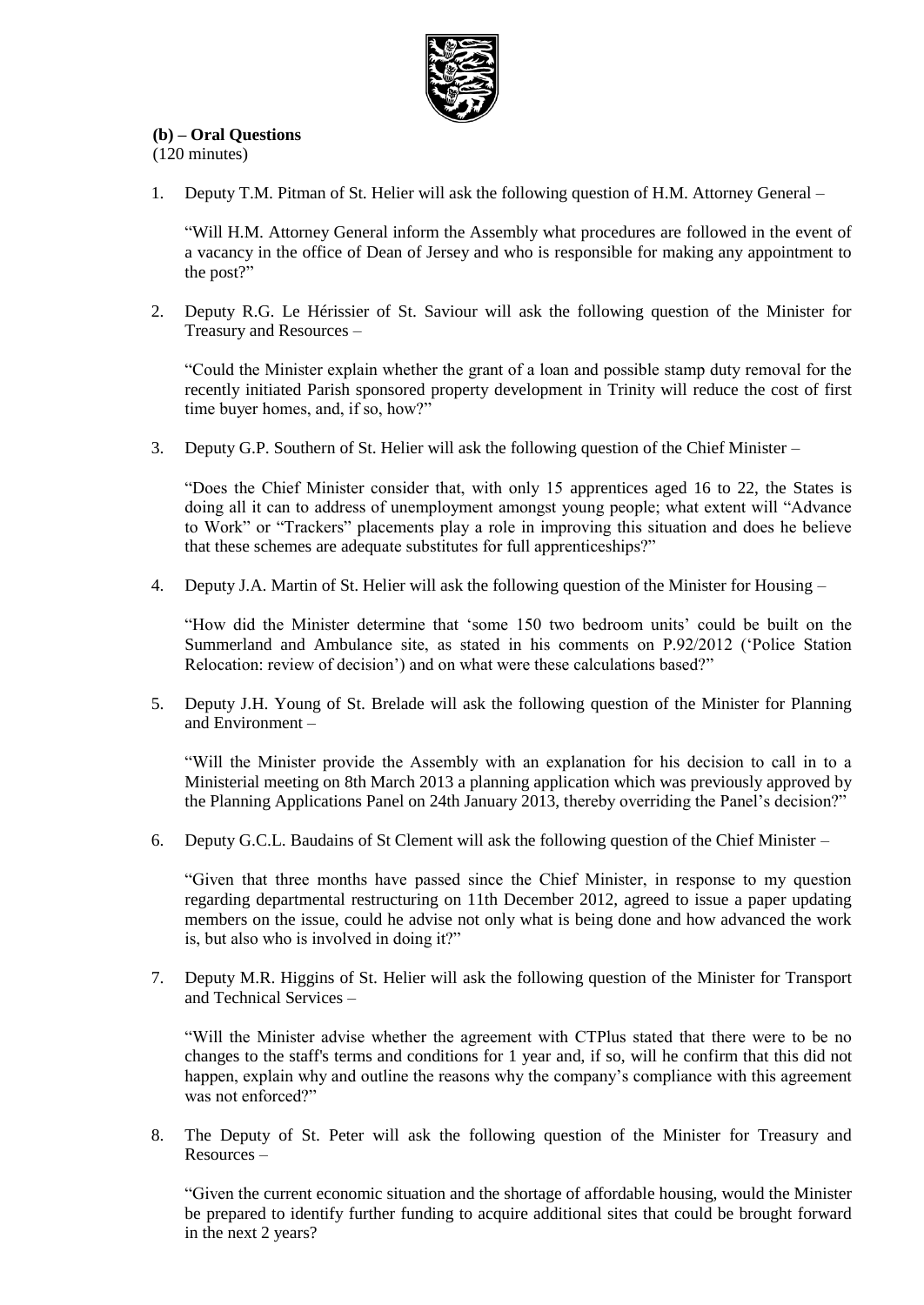

9. The Connétable of St. Martin will ask the following question of the Minister for Transport and Technical Services –

"Would the Minister advise Members why domestic type wheelie bins have been positioned at sites of special interest, such as those recently installed along St Catherine's promenade, what alternatives, if any, were available and does he consider that the style and location of such bins enhances the natural beauty of our coastline?"

10. The Connétable of St Peter will ask the following question of the Minister for Transport and Technical Services –

"Will the Minister advise members of all the roads his Department administers in the Parish of St. Helier that have residents parking areas; the number of residential parking spaces on each road and what would the annual parking income be form these spaces, if Residential Permits were not in place?"

11. Deputy R.G. Le Hérissier of St. Saviour will ask the following question of H.M. Attorney General –

"Would H.M. Attorney General explain how the appointment and management of day to day performance in regard to the Dean is divided as between the Crown and the Bishop of Winchester?"

12. Deputy J.H. Young of St. Brelade will ask the following question of the Minister for Planning and Environment –

"Will the Minister advise the Assembly whether he has decided to re-open the Planning Inquiry for Plemont Holiday Village in response to the submission he has received and, if not, advise when he intends to reply to this submission and detail his intentions regarding the Planning Obligation agreement while he considers his decision on the submission?"

13. Deputy G.P. Southern of St. Helier will ask the following question of the Minister for Housing –

"In the light of 2011 total rental income of £36.1million, will the Minister explain to members what assumptions have gone into the summary financial projection of £240 million for the Housing Company for rental income in years 1 to 5, and which of these factors apply across the 30 year plan to produce growth in rental income of up to 4.8% annually?"

14. Deputy J.A. Martin of St. Helier will ask the following question of the Minister for Treasury and Resources –

"Will the Minister advise whether all the units of accommodation to be created at the Summerland site will be category 'A' social rental, will they be developed by a housing trust, the States of Jersey Development Company or a private developer and will he identify what budget, if any, is available for this?"

15. Deputy M.R. Higgins of St. Helier will ask the following question of the Minister for Home Affairs –

"Will the Minister comment on the Police Complaints Authority Report regarding Data Protection Breaches by Police Officers and advise whether police officers are treated like ordinary members of the public who break the Data Protection (Jersey) Law 2005, and, if not, why not?"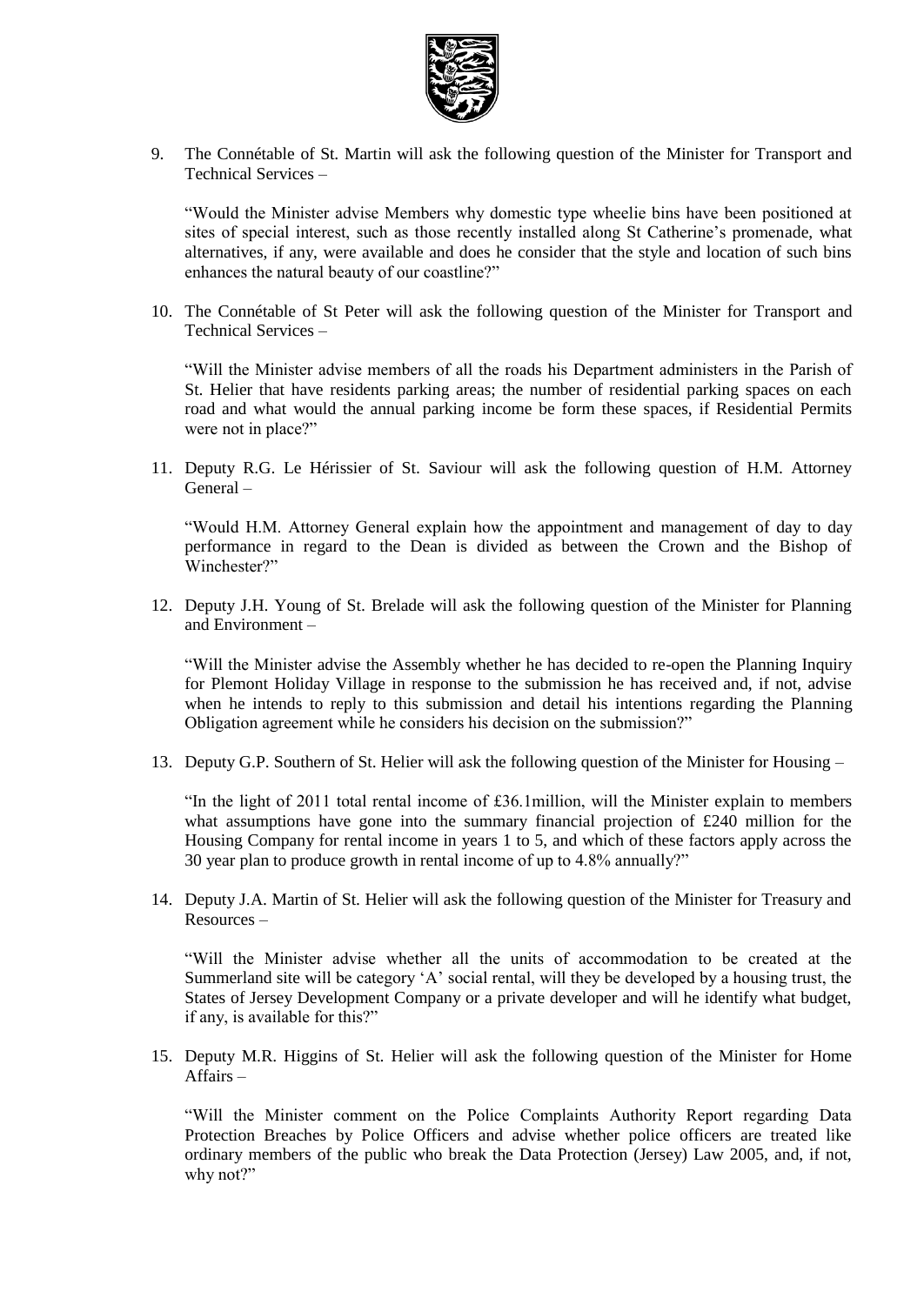

16. Deputy T.M. Pitman of St. Helier will ask the following question of H.M. Attorney General –

"Given that in any other walk of life attempting to extract monies by submitting invoices/claims for work not actually carried out by individuals could be classed as attempted fraud, can allegations of fraud be brought by the public against lawyers or is the only available recourse via a disciplinary hearing with the Law Society?"

#### **(c) – Questions to Ministers without notice (30 minutes) –**

1st question period – Minister for Economic Development

2nd question period – Chief Minister

# **J. PERSONAL STATEMENTS**

#### **K. STATEMENTS ON A MATTER OF OFFICIAL RESPONSIBILITY**

**\*** The Chairman of the Comité des Connétables will make a statement regarding those who helped during recent blizzard conditions in the Island.

#### **L. PUBLIC BUSINESS**

|   | Green Initiative Fund: establishment.<br>Lodged: 31st January 2013.<br>Deputy G.P. Southern of St. Helier.                                           | P.12/2013.            |
|---|------------------------------------------------------------------------------------------------------------------------------------------------------|-----------------------|
| ∗ | Green Initiative Fund: establishment $(P.12/2013)$ – comments.<br>Presented: 18th March 2013.<br>Minister for Planning and Environment.              | P.12/2013.<br>Com.    |
| ∗ | Green Initiative Fund: establishment $(P.12/2013)$ – comments.<br>Presented: 18th March 2013.<br>Council of Ministers.                               | P.12/2013.<br>Com.(2) |
|   | Minimum Wage: revised hourly rate from 1st April 2013.<br>Lodged: 11th February 2013.<br>Deputy G.P. Southern of St. Helier.                         | P.25/2013.            |
| ∗ | Minimum Wage: revised hourly rate from 1st April 2013 (P.25/2013) – comments.<br>Presented: 18th March 2013.<br><b>Minister for Social Security.</b> | P.25/2013.<br>Com.    |
|   | Draft Employment (Minimum Wage) (Amendment No. 9) (Jersey) Regulations<br>$201-.$<br>Lodged: 31st January 2013.<br>Minister for Social Security.     | P.13/2013.            |
|   | Draft Social Security (Amendment of Law No. 5) (Jersey) Regulations 201-.<br>Lodged: 5th February 2013.<br>Minister for Social Security.             | P.15/2013.            |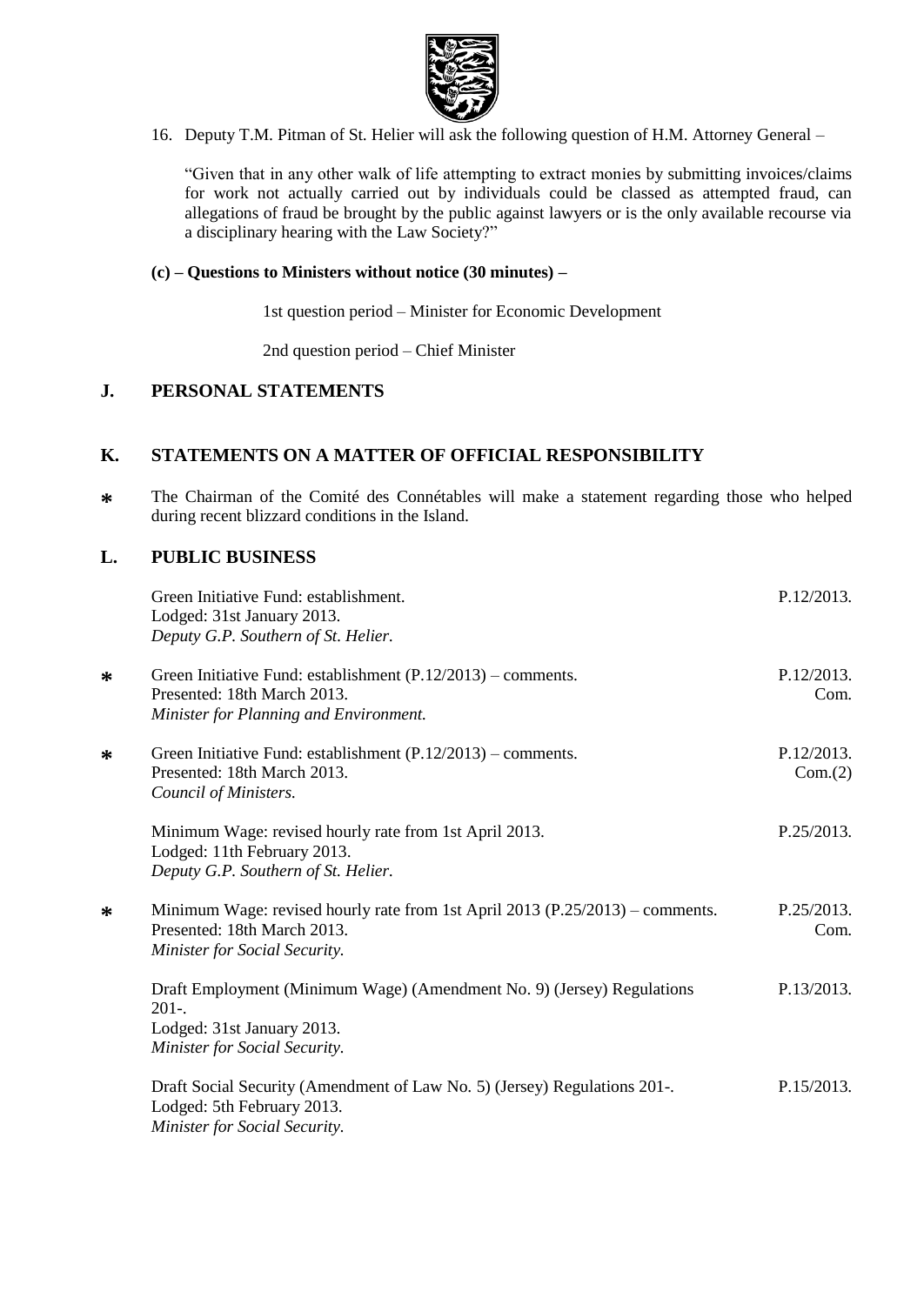

**\***

**\***

**\***

| Draft Social Security (Amendment of Law No. 5) (Jersey) Regulations 201-<br>$(P.15/2013)$ – amendment.<br>Lodged: 5th March 2013.<br>Deputy G.P. Southern of St. Helier.                                  | P.15/2013.<br>Amd.     |
|-----------------------------------------------------------------------------------------------------------------------------------------------------------------------------------------------------------|------------------------|
| Draft Social Security (Amendment of Law No. 5) (Jersey) Regulations 201-<br>$(P.15/2013)$ – amendment $(P.15/2013$ Amd.) – comments.<br>Presented: 18th March 2013.<br>Minister for Social Security.      | P.15/2013.<br>Amd.Com. |
| Beach House, Green Island, St. Clement: grant of a right to access through the sea<br>wall.<br>Lodged: 6th February 2013.<br>Minister for Treasury and Resources.                                         | P.16/2013.             |
| Draft Residential Tenancy (Jersey) Law 2011 (Appointed Day) Act 201.<br>Lodged: 8th February 2013.<br>Minister for Housing.                                                                               | P.19/2013.             |
| Draft Amendment (No. 20) of the Standing Orders of the States of Jersey.<br>Lodged: 15th February 2013.<br>Privileges and Procedures Committee.                                                           | P.29/2013.             |
| Draft Companies (Amendment No. 7) (Jersey) Regulations 201-.<br>Lodged: 8th February 2013.<br>Minister for Economic Development.                                                                          | P.20/2013.             |
| Channel Islands Lottery: allocation of profits for 2012.<br>Lodged: 8th February 2013.<br>Minister for Economic Development.                                                                              | P.21/2013.             |
| Ratification of the Agreement for the Exchange of Information relating to Tax<br>Matters between the Government of Jersey and the Government of Brazil.<br>Lodged: 11th February 2013.<br>Chief Minister. | P.22/2013.             |
| Ratification of the Agreement for the Exchange of Information relating to Tax<br>Matters between the Government of Jersey and the Government of Latvia.<br>Lodged: 11th February 2013.<br>Chief Minister. | P.23/2013.             |
| Draft Taxation (Exchange of Information with Third Countries) (Amendment<br>No. 6) (Jersey) Regulations 201-.<br>Lodged: 11th February 2013.<br>Chief Minister.                                           | P.24/2013.             |
| Independent Planning Appeals Tribunal: establishment.<br>Lodged: 12th February 2013.<br>Deputy J.H. Young of St. Brelade.                                                                                 | P.26/2013.             |
| Independent Planning Appeals Tribunal: establishment (P.26/2013) – comments.<br>Presented: 18th March 2013.<br>Minister for Planning and Environment.                                                     | P.26/2013.<br>Com.     |
| Independent Planning Appeals Tribunal: establishment (P.26/2013) – comments.<br>Presented: 19th March 2013.<br>H.M. Attorney General.                                                                     | P.26/2013.<br>Com.(2)  |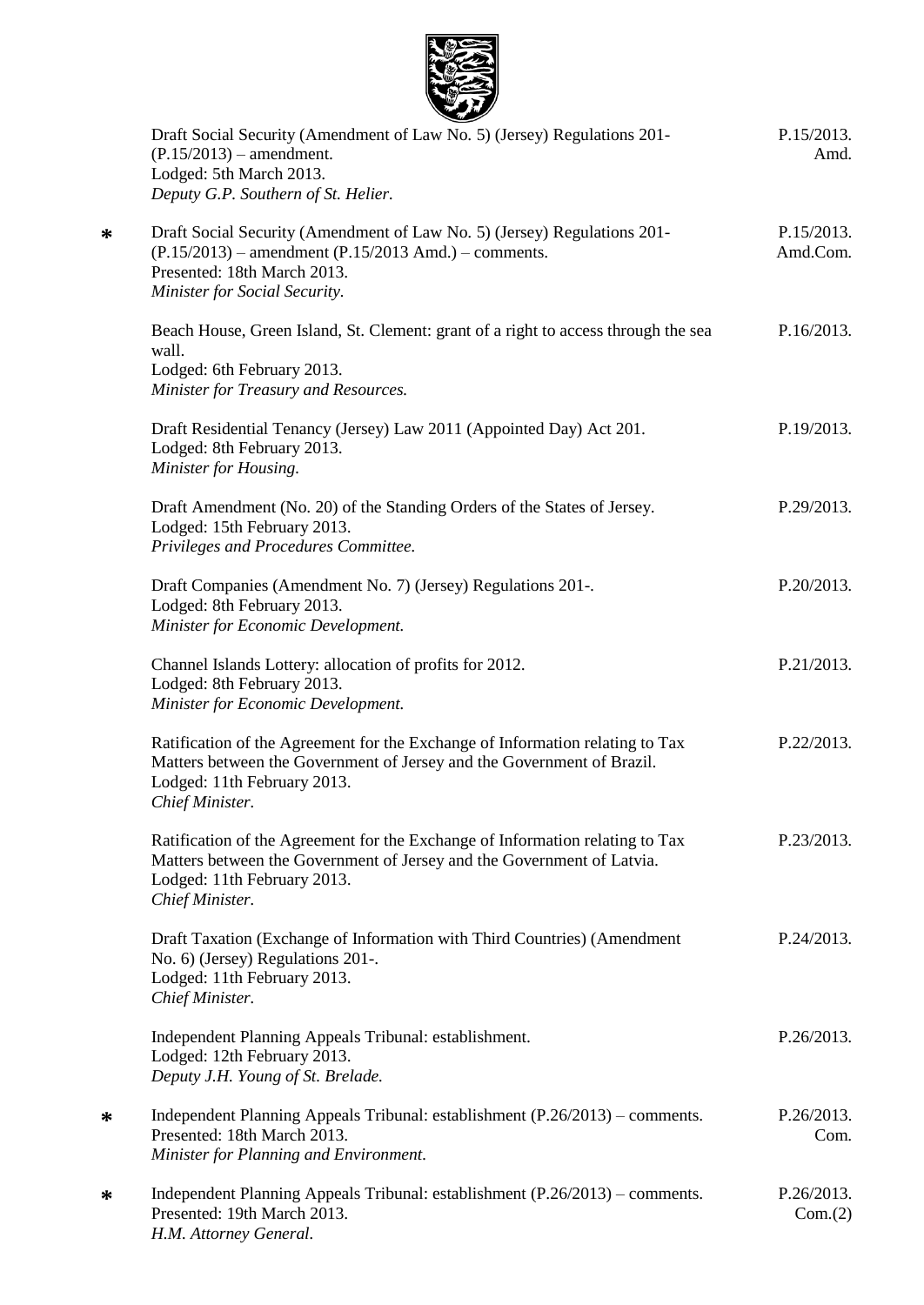

|    | Liberty Bus: reinstatement of Route 18 to Le Squez and Le Marais.<br>Lodged: 13th February 2013.<br>Deputy G.C.L. Baudains of St. Clement.                    | P.28/2013.         |
|----|---------------------------------------------------------------------------------------------------------------------------------------------------------------|--------------------|
|    | Liberty Bus: reinstatement of Route 18 to Le Squez and Le Marais – comments.<br>Presented: 12th March 2013.<br>Minister for Transport and Technical Services. | P.28/2013.<br>Com. |
| М. | <b>ARRANGEMENT OF PUBLIC BUSINESS</b>                                                                                                                         |                    |
|    | <b>16th April 2013</b>                                                                                                                                        |                    |
|    | Jersey Innovation Fund: establishment, funding and operation.<br>Lodged: 20th November 2012.<br>Minister for Treasury and Resources.                          | P.124/2012.        |
|    | Starter Home Deposit Loan Scheme.<br>Lodged: 4th December 2012.<br>Minister for Treasury and Resources.                                                       | P.131/2012.        |
|    | Island Plan 2011: wind-farms.<br>Lodged: 12th February 2013.<br>Deputy G.C.L. Baudains of St. Clement.                                                        | P.27/2013.         |
|    | Draft Taxation (Implementation) (Amendment) (Jersey) Law 201-.<br>Lodged: 22nd February 2013.<br>Chief Minister.                                              | P.30/2013.         |
|    | Committee of Inquiry: costs for local businesses.<br>Lodged: 25th February 2013.<br>Senator A. Breckon.                                                       | P.31/2013.         |
|    | Jersey Competition Regulatory Authority: re-appointment of Chairman.<br>Lodged: 28th February 2013.<br>Minister for Economic Development.                     | P.32/2013.         |
|    | Draft States of Jersey (Amendment No. 6) Law 201-.<br>Lodged: 5th March 2013.<br>Chief Minister.                                                              | P.34/2013.         |
|    | Draft Register of Names and Addresses (Register Entries) (Jersey) Regulations<br>$201 -$<br>Lodged: 5th March 2013.<br>Chief Minister.                        | P.35/2013.         |
| ∗  | Living Wage for Jersey: investigation.<br>Lodged: 18th March 2013.<br>Deputy G.P. Southern of St. Helier.                                                     | P.37/2013.         |
|    | <b>30th April 2013</b>                                                                                                                                        |                    |
| ∗  | Draft Restriction on Smoking (Advertising, Promotion and Display) (Jersey)<br>Regulations 201-.                                                               | P.17/2013.         |

Lodged: 6th February 2013. *Minister for Health and Social Services.*

**\***

**\***